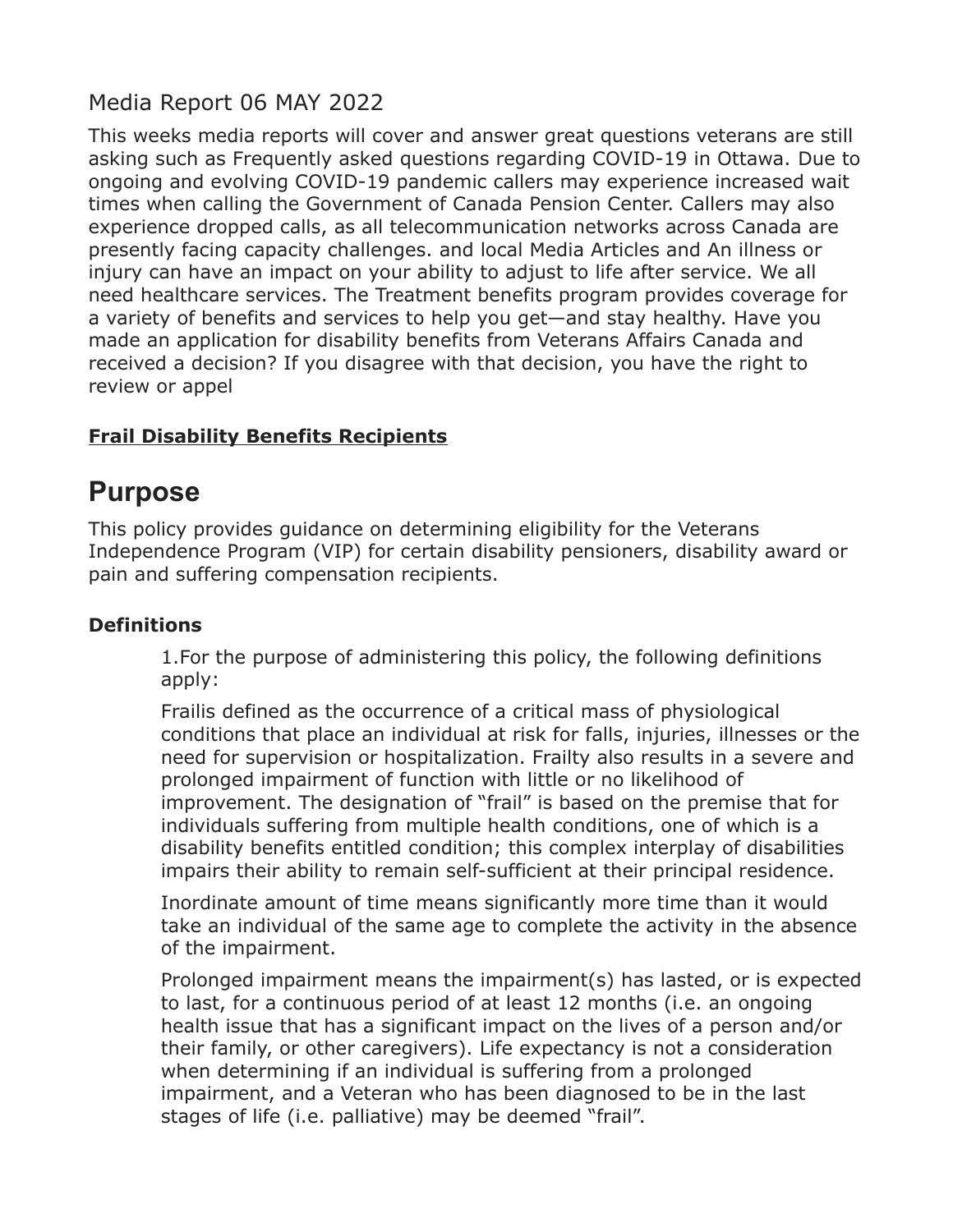### **Policy**

#### **General**

1.For the purpose of administering this policy, the term "Veteran" is interpreted to include all individuals eligible for the VIP. If applicable, it also includes a duly authorized representative of the Veteran. 2.This policy applies only to the following:

> 1.Veteran pensioners whose total disability assessments under the Pension Act and the Veterans Well-being Act are less than 48% (see policy entitled [Eligibility for Health Care Programs – Veteran](https://natoveterans.org/EmailTracker/LinkTracker.ashx?linkAndRecipientCode=Sroham0j6CXPMqc0EcYGc6m70ADegJVzJmFkxUw9Q84z3CCRhfEUwyQuB4WTNJR7FIa%2B%2Fq51d3XhXS7N46mrCy7%2BMwG%2BKfWouqtavqrm8c4%3D)  [Pensioner](https://natoveterans.org/EmailTracker/LinkTracker.ashx?linkAndRecipientCode=Sroham0j6CXPMqc0EcYGc6m70ADegJVzJmFkxUw9Q84z3CCRhfEUwyQuB4WTNJR7FIa%2B%2Fq51d3XhXS7N46mrCy7%2BMwG%2BKfWouqtavqrm8c4%3D) )

> 2.Civilian pensioners whose total disability assessments under the Pension Act and the Veterans Well-being Act are less than 48% (see policy entitled [Eligibility for Health Care Programs – Civilian](https://natoveterans.org/EmailTracker/LinkTracker.ashx?linkAndRecipientCode=y2PaR%2ByxJ0oNelusKIBowmYQP0jvDEnIjLdnyu%2B3wNy4sQr%2FliJbejLZGVLkLvGWChrJZTwVhwd9IKW5rK7M%2BU9fh8u9BcjCO12ec3ZTTGE%3D)  [Pensioners](https://natoveterans.org/EmailTracker/LinkTracker.ashx?linkAndRecipientCode=y2PaR%2ByxJ0oNelusKIBowmYQP0jvDEnIjLdnyu%2B3wNy4sQr%2FliJbejLZGVLkLvGWChrJZTwVhwd9IKW5rK7M%2BU9fh8u9BcjCO12ec3ZTTGE%3D) );

> 3.Special duty service pensioners (see policy entitled [Eligibility for](https://natoveterans.org/EmailTracker/LinkTracker.ashx?linkAndRecipientCode=8dApXBRYShmbleftcz1%2FvrbfZu%2FDPD3Q%2F%2BZQHkKgQU5lYYl8PCm4XPVlQ4S%2FAotw2E8snNh489wYGqBgV%2Fev7c3UzX%2BU%2FE1Keqv8wb8eVpI%3D)  [Health Care Programs – Special Duty Service Pensioner](https://natoveterans.org/EmailTracker/LinkTracker.ashx?linkAndRecipientCode=8dApXBRYShmbleftcz1%2FvrbfZu%2FDPD3Q%2F%2BZQHkKgQU5lYYl8PCm4XPVlQ4S%2FAotw2E8snNh489wYGqBgV%2Fev7c3UzX%2BU%2FE1Keqv8wb8eVpI%3D) ); 4. Military service pensioners (see policy entitled **Eligibility for**

[Health Care Programs – Military Service Pensioner](https://natoveterans.org/EmailTracker/LinkTracker.ashx?linkAndRecipientCode=ak4VniCiMqTNoCRAVSl%2BTsPB3zKS5QIl6xR6kq48Uq30oyq9mPmVyqs2RI9Twi28KpBm7dmvDUPnTzrxLH4chEy1wK6txzJ2FcRWQsGd4I0%3D) );

5.Former members or reserve force members entitled to a disability award or pain and suffering compensation (see policy entitled [Eligibility for Health Care Programs – Entitled to a](https://natoveterans.org/EmailTracker/LinkTracker.ashx?linkAndRecipientCode=j8BOvvK89SrpBSButC7M9vQga21urTqrKsvJ0fk7wLvrpY6RAycEEh2H58dy3YUwkx2cUl64JCSb42j9tWE0NobvN%2F6GhjyPn6vIXYpY164%3D)  [Disability Award \(Regular and Reserve Force Services](https://natoveterans.org/EmailTracker/LinkTracker.ashx?linkAndRecipientCode=j8BOvvK89SrpBSButC7M9vQga21urTqrKsvJ0fk7wLvrpY6RAycEEh2H58dy3YUwkx2cUl64JCSb42j9tWE0NobvN%2F6GhjyPn6vIXYpY164%3D) ); and 6.Former members or reserve force members entitled to a disability award in respect of special duty service (see policy entitled Eligibility for Health Care Programs - Entitled to a [Disability Award or Pain and Suffering Compensation for Special](https://natoveterans.org/EmailTracker/LinkTracker.ashx?linkAndRecipientCode=YHnbtdgmFZLcPW%2B0zqKjWI32y%2FhiB9sTKXTkDRF%2Bi0TleDXbHC7WurBJeXLZfEyvUP0bk9ipaakRBqYbxjWO002kymmLnadn3IHjqVap04E%3D)  [Duty Service](https://natoveterans.org/EmailTracker/LinkTracker.ashx?linkAndRecipientCode=YHnbtdgmFZLcPW%2B0zqKjWI32y%2FhiB9sTKXTkDRF%2Bi0TleDXbHC7WurBJeXLZfEyvUP0bk9ipaakRBqYbxjWO002kymmLnadn3IHjqVap04E%3D) ).

3.Access to the VIP for Veteran Pensioners and Civilian Pensioners whose extent of disability is equal to or greater than 48% is based on need; there is no requirement that the need be in respect of a pensioned condition.

4.Royal Canadian Mounted Police (RCMP) Pensioners are not eligible for VIP nor can their RCMP service be added to their service in World War II or Korea to qualify them as Medium Disabled or Seriously Disabled Veteran Pensioners. See policy entitled [Eligibility for Health Care Programs](https://natoveterans.org/EmailTracker/LinkTracker.ashx?linkAndRecipientCode=M26zXRBuHvWRI3BzJ%2BfYiWLwHfLrdMGQO1R%2FkJ3jV4hJGxXl6WaC%2F4M%2BngdpdTMCHycoLQ4HtfGDRYPyzWdvrzimt7%2BT%2FsyX6ajrtRnpVNc%3D) [– Royal Canadian Mounted Policef](https://natoveterans.org/EmailTracker/LinkTracker.ashx?linkAndRecipientCode=M26zXRBuHvWRI3BzJ%2BfYiWLwHfLrdMGQO1R%2FkJ3jV4hJGxXl6WaC%2F4M%2BngdpdTMCHycoLQ4HtfGDRYPyzWdvrzimt7%2BT%2FsyX6ajrtRnpVNc%3D)or information regarding benefit eligibility for RCMP pensioners.

#### **Veterans Independence Program Entitlement**

1.Entitlement for the VIP is based on an assessment that indicates either: 1.the Veteran's ability to remain self-sufficient in their principal residence is impaired by their disability benefits enititled condition; or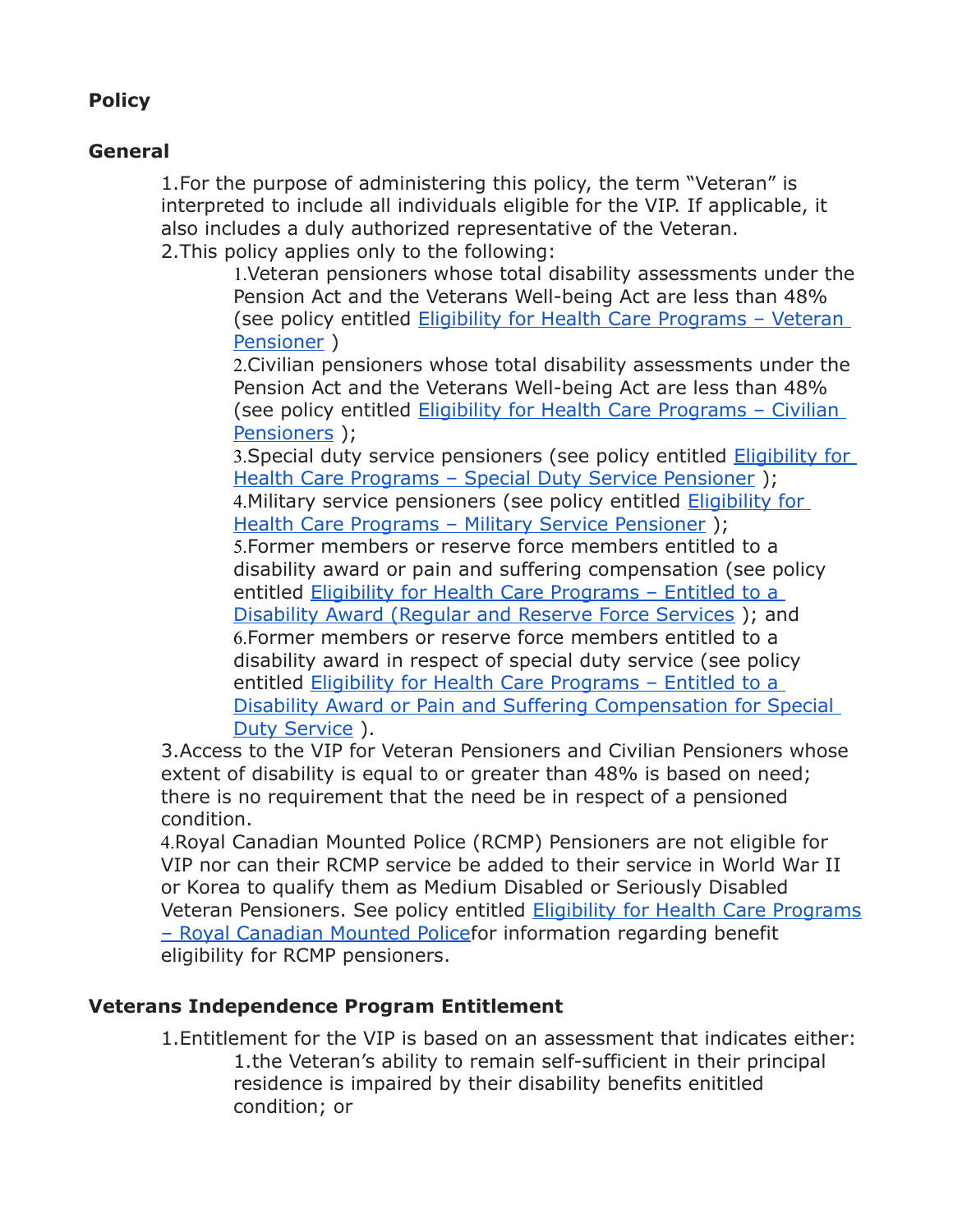2.the Veteran needs the required services because he/she is " [frail](https://natoveterans.org/EmailTracker/LinkTracker.ashx?linkAndRecipientCode=0hqmhEQboAQ9u0MOgf7tbuU8LrXqtzi3%2F0rOm%2FeVYoNidsj2akpEX0ZpdQVtvNdxqcwy0%2BBbjSKcmpRvni6IkfTKLQhMWkb%2FiBTdf0LoK8Q%3D) ".

2.Where possible, every effort should be made to establish that the need for the service is linked to the disability benefits entitled condition, as it is more beneficial for the Veteran. For example, a Veteran who is admitted to VIP intermediate care because they are "frail" will be responsible for paying an Accommodation and Meals Contribution; however, if the admission is in respect of a disability benefits entitled condition, the Veteran will not be required to pay the Accommodation and Meals Contribution.

#### **Treatment Benefits Eligibility**

1.Veteran pensioners, civilian pensioners, special duty service pensioners and former members entitled to a disability award or pain and suffering compensation for special duty service who are receiving VIP services because they are "frail" are eligible to receive treatment benefits for disability benefits entitled conditions (i.e. eligible for B-line health coverage).

2.Military service pensioners and former members or reserve force members entitled to a disability award or pain and suffering compensation that is not for special duty service are eligible to receive treatment benefits only for their disability benefit entitled condition(s), even if they are in receipt of VIP services because they are "frail" (i.e. not eligible for B-line coverage).

#### **Frail Criteria**

1.In establishing whether a disability benefits recipient satisfies the criteria to be considered "frail", there must be evidence that the individual suffers from one of the prolonged impairments described in paragraph 11, or two or more of the prolonged impairments described in paragraph 12. 2.One of the following conditions is present all or most (85%) of the time:

1.visual acuity in both eyes with corrective lenses is 20/200 (6/60) or less, or the greatest field of vision is less than 20 degrees (i.e. legally blind);

2.amputation or paraplegic in accordance with Table 3 of Chapter 5 of the [Table of Disabilities;](https://natoveterans.org/EmailTracker/LinkTracker.ashx?linkAndRecipientCode=GOUscYCGwUPW%2FoMvWThoqPYVGLlMkzwQE%2BL8Mzrbq29PhAhJ9eTugFdwKUrSyZlhbw0Z8R%2BUy%2BnJmhaTOY56J4wg59LJpSaeVhcUDzL0q9Q%3D)

3.unable to speak so as to be understood in a quiet setting, or takes an inordinate amount of time to do so, even with the aid of medication, therapy or a device (excludes stuttering);

4.unable to hear (without lip-reading) a spoken conversation in a quiet setting, even with the aid of medication, therapy or a device; 5.unable to personally manage bowel or bladder functions – requiring assistance with the use of incontinent supplies, ostomy care or catheter care;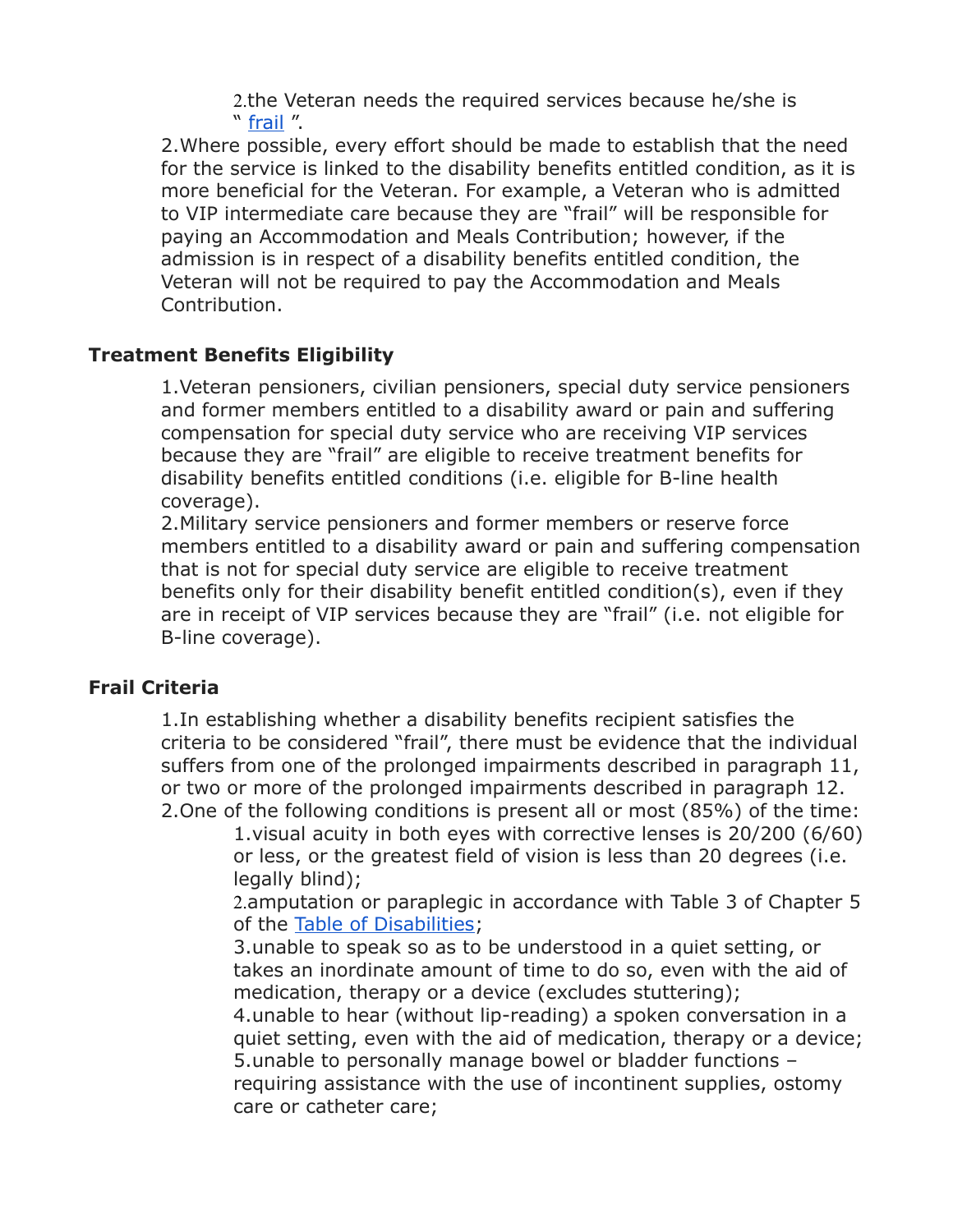6.unable to walk 50 metres on level ground, or takes an inordinate amount of time to do so, even with the aid of medication, therapy or a device;

7.unable to perceive, think or remember, even with the aid of medication, therapy or a device. As an example cannot initiate or manage personal care without constant supervision;

8.unable to feed himself or herself, or takes an inordinate amount of time to do so, even with the aid of medication, therapy or a device;

9.is totally dependent on another to dress or wash the entire body; or

10.requires life-sustaining therapy to support a vital function (e.g. oxygen therapy; clapping therapy to help in breathing; kidney dialysis to filter blood) at least 3 times per week for an average of at least 14 hours per week. NOTE: Life-sustaining therapy does not include implanted devices such as a pacemaker or special programs of diet, exercise, hygiene, or medication.

3.Two or more of the following conditions are present:

1.Vision impairment – e.g. enrolled for services with the Canadian National Institute for the Blind but not legally blind (e.g. macular degeneration, severe cataracts);

2.Musculoskeletal/neurological disorders resulting in difficulty walking or severe functional disability in the upper limbs. For example:

1.decreased strength in the knees (e.g. gunshot with significant nerve damage)

2.balance and gait abnormalities (e.g. Parkinson's, stroke) 3.lower extremity disability (e.g. severe arthritis) 4.infrequent walking or exercise due to physical limitations (e.g. severe arthritis, stroke, amputation at ankle) 5.loss or severe restriction of the functional use of arm/hand (e.g. amputation at wrist or above, severe intention tremors).

3.Either (i), (ii) or both:

1. Cardiac - diagnosed as Class 4 of the New York Heart [Association Functional Classification System:](https://natoveterans.org/EmailTracker/LinkTracker.ashx?linkAndRecipientCode=1BNzRbwYOHgU8usbVTeJ0stv7TkRYMhW1sMEvy1fJnCPKEhvj8%2FzSHYiaNfZyiD2GFgRztG1tNB449fC%2F9%2B7bczt28rX48ItbQ42yTn4FUo%3D) unable to perform any physical activity without discomfort. Symptoms of inadequate cardiac output, pulmonary congestion, systemic congestion, or angina syndrome may be present at rest. If any physical activity is undertaken, discomfort is increased. (E.g. Ischemic Heart Disease, Cardiomyopathy, Valvular Heart Disease.) 2.Respiratory – results of Pulmonary Functions Testing indicate severe limitations. (E.g. COPD including emphysema, lung cancer, Pneumonectomy.)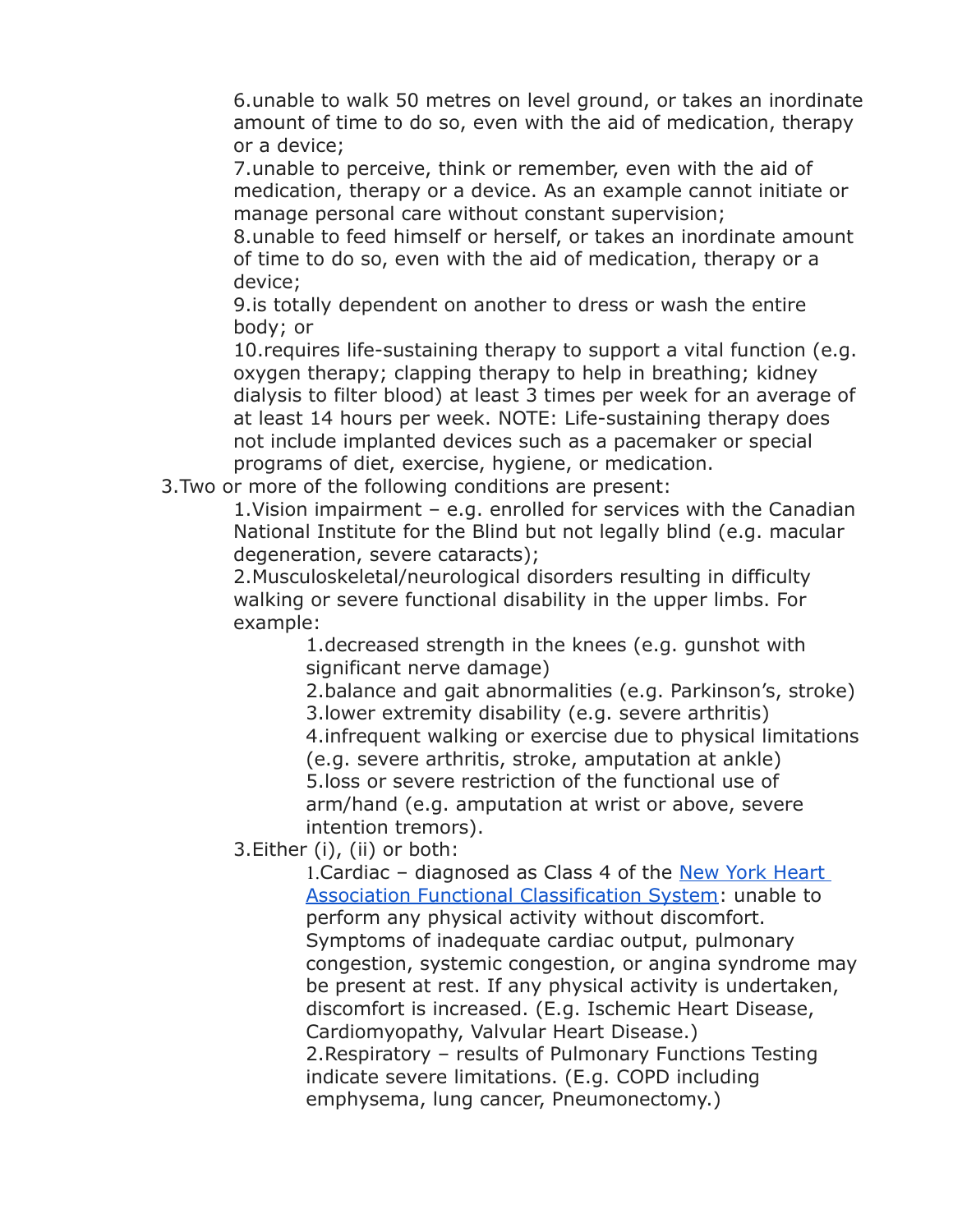4.Congnitive Impairment – significant cognitive or behavioural problems, psychosis or severe neurosis requiring ongoing supervision or assistance (e.g. dementia, depression). NOTE: Individuals entitled to a disability benefit for PTSD would not be expected to meet these criteria except in extreme cases where the individual cannot be left alone.

5.Multiple drug use that significantly impairs cognitive or behavioural ability requiring ongoing supervision or assistance (e.g. demonstrated evidence of cognitive or behaviour impairment objectively measured as a result of using benzodiazepines, narcotics, anti-depressants, major tranquillizers, anti-seizure or anti-Parkinsonian drugs).

#### **Decision-making**

1.If the decision maker is able to create a body of evidence that enables them to make a frail determination using documentation that already exists (e.g. medical, nursing and/or other assessments/records completed by a provincial entity, DND, or some other source) it is unnecessary to also complete a VAC assessment. However, if no other assessments have been completed, an in-person assessment is necessary, to confirm the existence of the condition(s) set out in paragraphs 11 or 12 of this policy. 2.Once all information has been collected and reviewed, the delegated decision maker will draw from all the circumstances every reasonable inference in favour of the Veteran. Where a fact must be proven, the evidence provided by the Veteran should be accepted as proof in the absence of contradictory evidence. Where there is uncertainty regarding a Veteran's eligibility, the case should be resolved in favour of the Veteran.

#### **References**

[Veterans Health Care Regulations](https://natoveterans.org/EmailTracker/LinkTracker.ashx?linkAndRecipientCode=zLorR6cHmj9O0js4IqIFV9qwDG%2FNYrWWJgVcVS%2BR5PiTfclCpv%2B%2BLdbD147SoZjeFAL1Y1KtR3xTHKsd9pQ67PevuGwNtiATWOQF3YMATcU%3D) [Eligibility for Health Care Programs – Eligible Client Groups](https://natoveterans.org/EmailTracker/LinkTracker.ashx?linkAndRecipientCode=ttgxCPbyKm6HoEyPyqzgwEey%2FTpvJLVoo5hNyVt6isi%2Fj2Il7in8cfKS3ehwJnnSzFEu1AWDRCPez8JH3jsMPEGnZqgTq8xtESJ6csKiPMY%3D)

# **What can I apply for?**

**[Learn more about this page](https://mva-mda.vac-acc.gc.ca/prot/mv/STATINQ_6_2#vac-site-confirm-popup)**

**Wait times**

**To get an estimate on the wait time for various applications, check the [Wait times.](https://mva-mda.vac-acc.gc.ca/prot/mv/STATINQ_6_2#vac-site-confirm-popup)**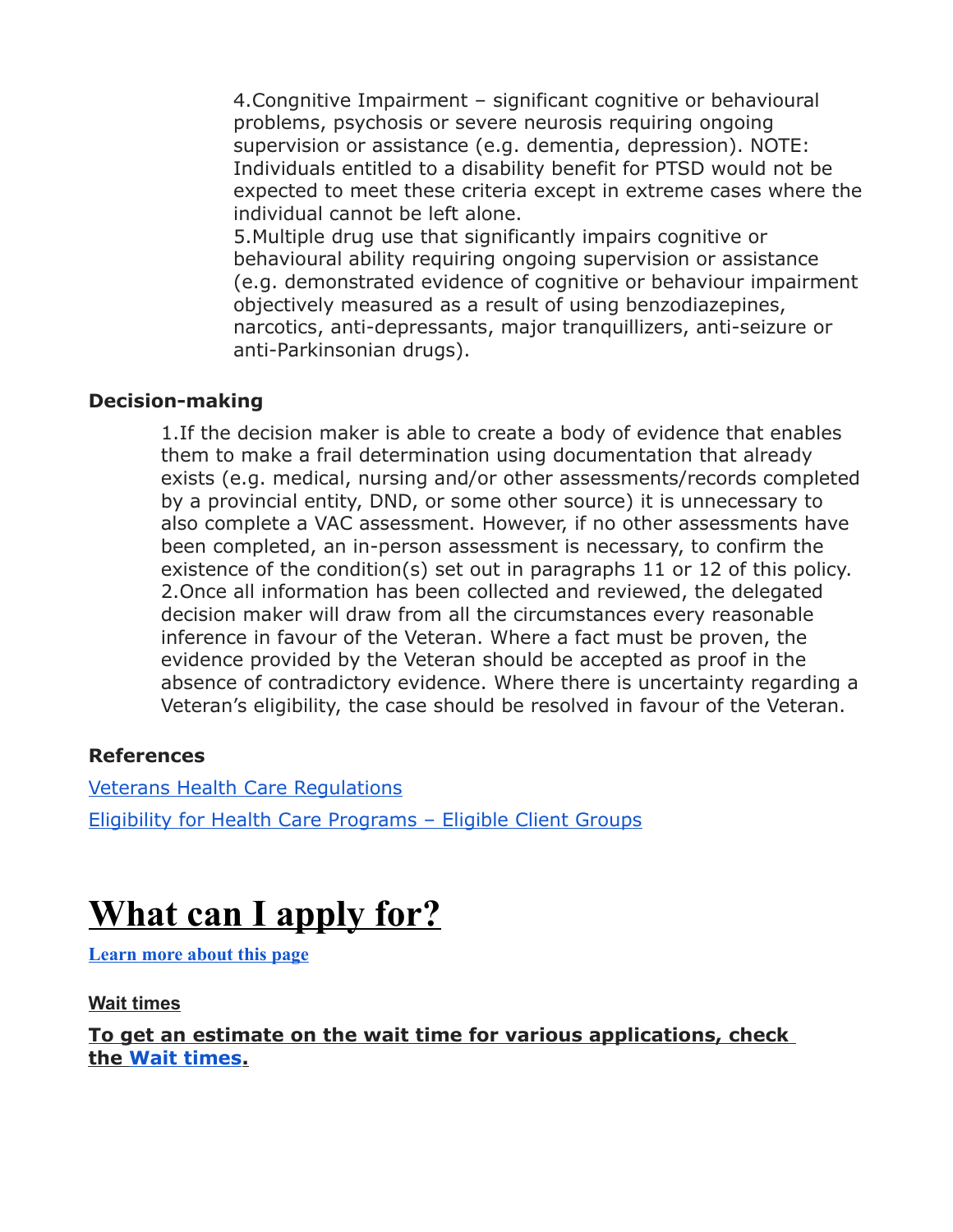#### **Have you checked in on your well-being recently?**

[Check in](https://mva-mda.vac-acc.gc.ca/prot/mv/MVA_7_7) Takes less than 2 minutes

Benefits and services for you

Answer a series of short questions and the VAC Benefits Navigator will generate a list of benefits and services that could be of interest to you. This online tool is for reference only.

#### [Find out](https://mva-mda.vac-acc.gc.ca/prot/mv/MVA_7_40_1)

Explore by service type

Canadian Armed Forces (CAF) Royal Canadian Mounted Police (RCMP) Second World War or Korean War Veterans (includes Merchant Navy and eligible civilians) Allied Veterans Veteran's Family Members

Explore by benefit type

After an illness or injury Financial support Health and well-being Transition to civilian life *\* Program is dependent on eligibility to other VAC programs. See details for more information.*

Date Modified: 2022-04-26

**[Feedback](https://mva-mda.vac-acc.gc.ca/prot/mv/STATINQ_6_2#inline_feedback_content)**  $ST62$ 

Second menu

• VAC services and benefits

What can I apply for? [Track your applications](https://mva-mda.vac-acc.gc.ca/prot/mv/STATINQ_6_3) [Forms](https://mva-mda.vac-acc.gc.ca/prot/mv/MVA_7_23_5) Submitted forms and documents [Upload files](https://mva-mda.vac-acc.gc.ca/prot/mv/MVA_7_27_1) [Help](https://mva-mda.vac-acc.gc.ca/prot/mv/MVA_7_43)[Member transition task list](https://mva-mda.vac-acc.gc.ca/prot/mv/MVA_7_4_1)

• Your information

 [Inbox](https://mva-mda.vac-acc.gc.ca/prot/mv/MVA_7_17) [Send a secure message](https://mva-mda.vac-acc.gc.ca/prot/mv/MVA_7_17_2) [Current benefits and payment history](https://mva-mda.vac-acc.gc.ca/prot/mv/STATINQ_6_4) [Profile](https://mva-mda.vac-acc.gc.ca/prot/mv/MVA_7_16)[Useful](https://mva-mda.vac-acc.gc.ca/prot/mv/MVA_7_42)   [links](https://mva-mda.vac-acc.gc.ca/prot/mv/MVA_7_42)[Contact VAC](https://mva-mda.vac-acc.gc.ca/prot/mv/MVA_7_12)

WEB.272907 | [Privacy information](https://mva-mda.vac-acc.gc.ca/prot/mv/MVA_7_21)

#### **IN THE MEDIA**